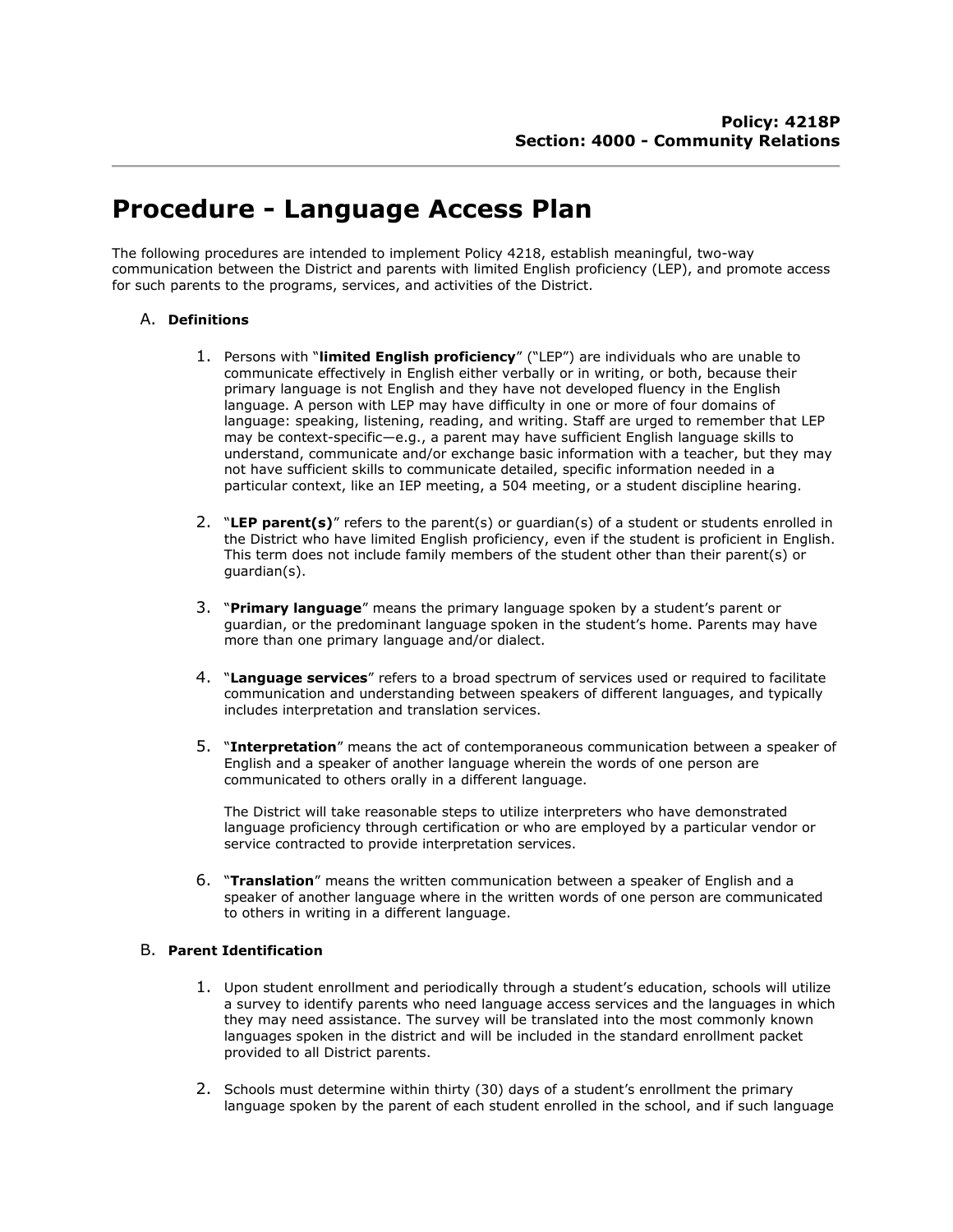is not English, whether the parent requires language services in order to communicate effectively with the school or District.

3. Schools will maintain an appropriate and current record of the primary language spoken by a student's parents, and such record will be available to the District.

### C. **Interpretation and Translation Services**

- 1. Each school and District office will, consistent with this policy and procedure, provide free oral interpretation services to all parents who require language services in order to communicate effectively during any interaction with the District significant to the student's education. Additionally, each school and District office will provide free translation of vital documents as required below in Section 8.
- 2. All interpretation and translation will be provided by competent and fluent speakers of that language as demonstrated by certification or similar means. The District will take reasonable steps to ensure that interpreters and translators have the knowledge in both languages of any specialized terms or concepts to be used in the communication at issue, and that they have been trained in the role of an interpreter or translator, the ethics of interpreting and translating, and the need to maintain confidentiality.

In the event that the District cannot provide an interpreter that is either certified or employed by a vendor to provide interpretation services after taking all reasonable steps to do so, the District must still take reasonable steps to ensure that the interpreter utilized is trained regarding the role of an interpreter, the ethics of interpreting and translating, and the need to maintain confidentiality.

3. Parents may voluntarily choose to decline the District's offer of an interpreter and choose instead to rely on an adult friend/companion or relative for language and interpretation services, but school staff may not suggest this as an alternative to providing appropriate language and interpretation services.

Students and other minor children under the age of 18 may not serve as interpreters for school staff and parents during any formal or informal meeting or process.

- 4. The District will facilitate staff access to appropriate interpretation and translation services in order to communicate with LEP parents consistent with federal and/or state law and this policy and procedure. If no interpreter can be present, District staff should utilize a language bank, resource line or online service to communicate with parents.
- 5. The following interpretation and translation services are currently available in the District: The district has a Spanish interpreter (written and verbal) at the elementary and the middle/high school buildings. (Spanish is the only language that is spoken besides English).
- 6. District administrators, including those involved with registration and enrollment, certificated staff and other appropriate staff as determined by the superintendent, will receive guidance and information regarding:
	- a. the rights of LEP parents under state and federal law to language access services provided by the District;
	- b. the importance of meaningfully and effectively communicating with LEP parents;
	- c. the most effective ways to communicate with LEP parents regarding the District's available language services;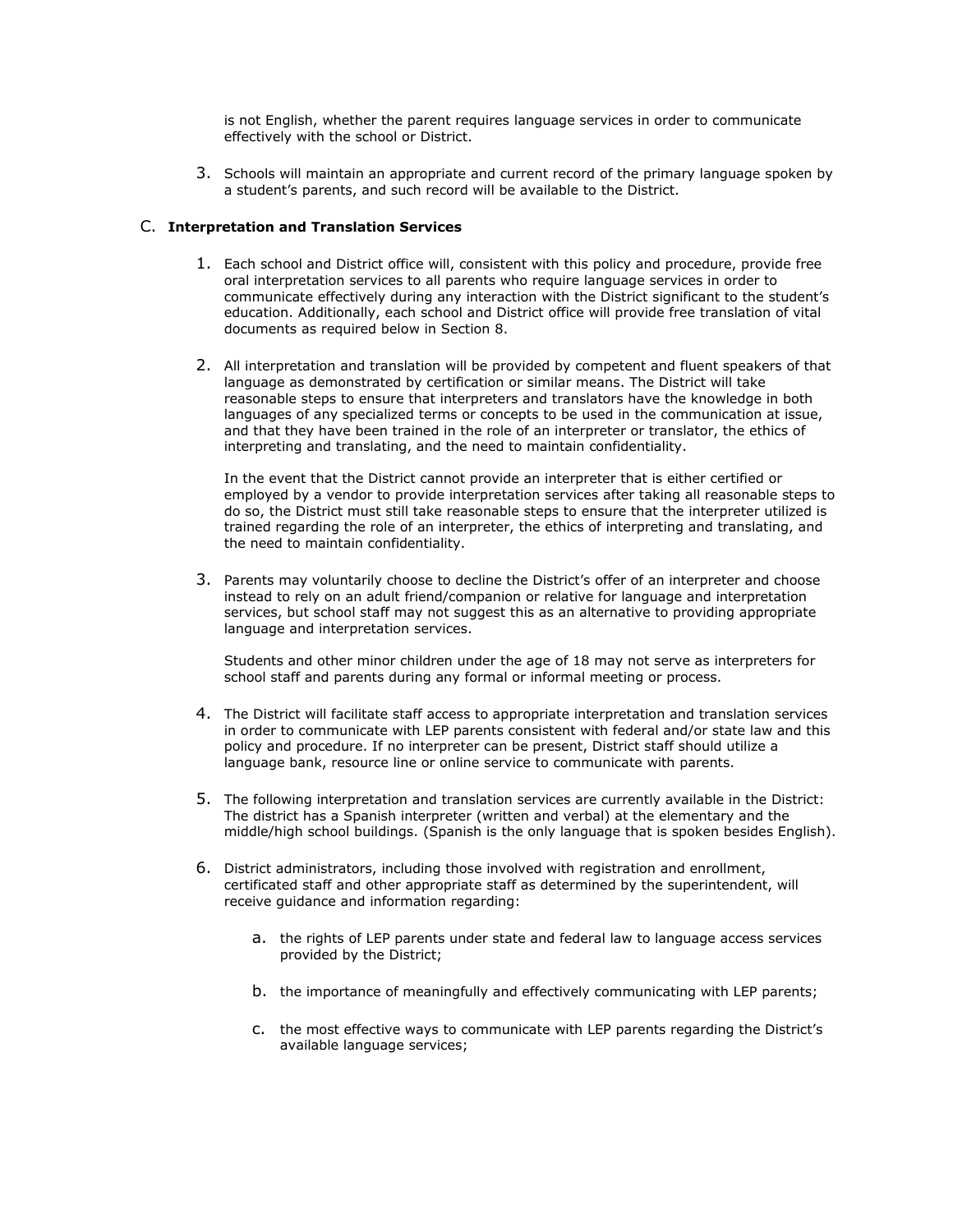- d. the importance of utilizing competent translation and interpretation services when communicating with LEP parents;
- e. the availability of translation and interpretation services within the District, whether through in-person interpretation, telephonic services, online services, or videoconferencing;
- f. the mechanisms and processes for accessing translation and interpretation services when working with LEP parents, including ensuring the correct language service is being accessed, checking LEP parent understanding once interpretation has commenced, and proper vetting of translations for audience-appropriate content; and
- g. the process for reporting concerns or complaints.
- 7. **Interpretation Services**: Whenever requested by a parent or whenever school staff or District officials can reasonably anticipate that interpretation services are necessary to meaningfully communicate with parents regarding important information about their child's education or school activities, the District will provide interpretation services in accordance with this procedure.

Such interpretation services may be provided either at the location where the parent is seeking to communicate or by electronic means, such as telephone or video conferencing.

Upon three days' notice that such services are required, the District will provide interpretation services at public meetings organized or sponsored by the District (e.g., board meetings).

- 8. **Translation of Vital District Documents**: The District will identify vital documents which are distributed or electronically communicated to all or substantially all parents containing important information regarding a student's education, including but not limited to:
	- a. registration, application, and selection;
	- b. academic standards and student performance;
	- c. safety, discipline, and conduct expectations;
	- d. special education and related services, Section 504 information, and McKinney-Vento services;
	- e. policies and procedures related to school attendance;
	- f. requests for parent permission in activities or programs;
	- g. opportunities for parents to access school activities, programs, and services;
	- h. student/parent handbook;
	- i. the District's Language Access Plan and related services or resources available;
	- j. school closure information; and
	- k. any other documents notifying parents of their rights under applicable state laws and/or containing information or forms related to consent or filing complaints under federal law, state law, or District policy.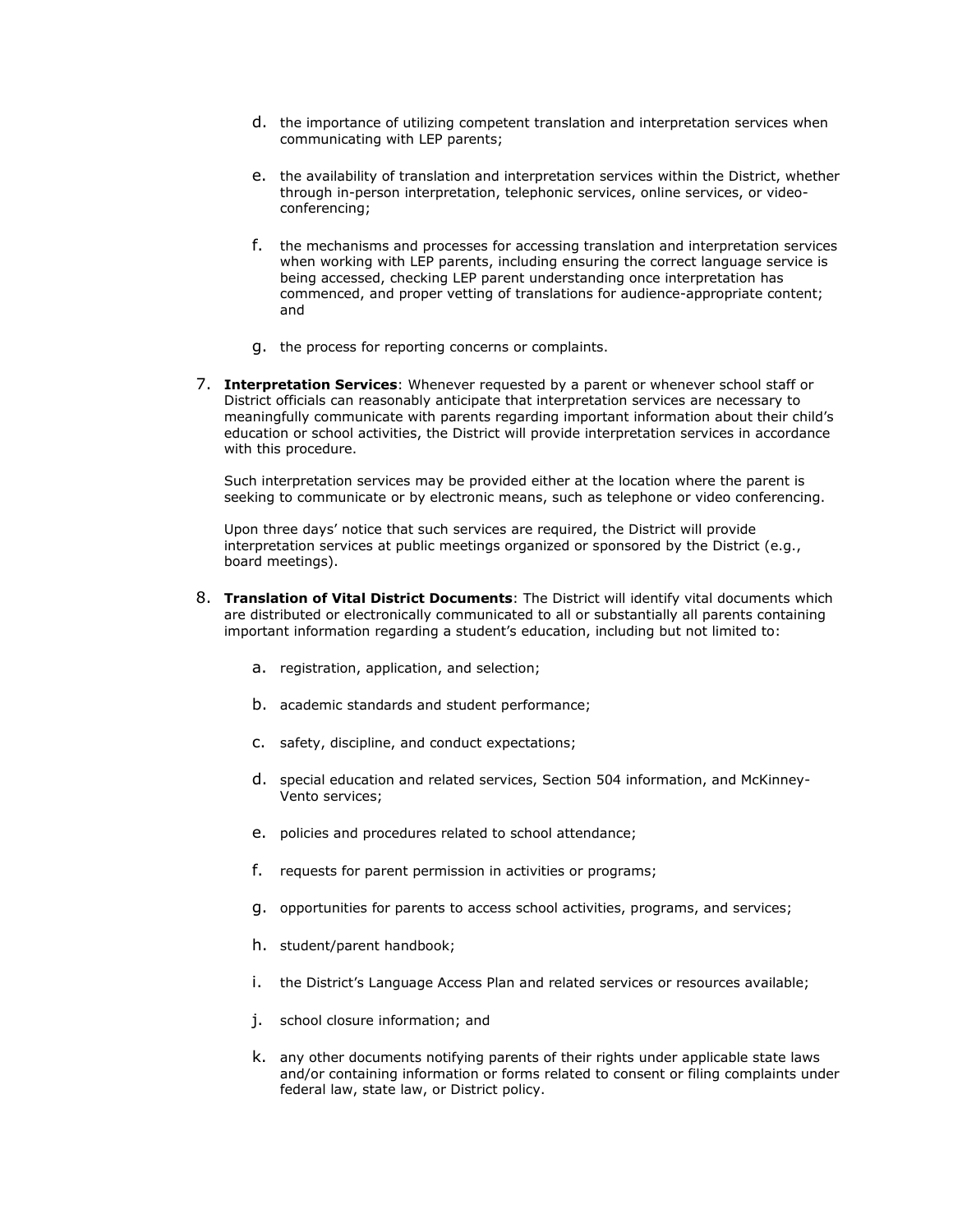The District will provide a written translation of vital documents for each LEP group that constitutes at least 5 percent of the District's total parent population or 1000 persons, whichever is less. If the District is unable to translate a document due to resource limitations or if a small number of parents require the information in a language other than English such that document translation is unreasonable, the District will still provide the information to parents in a language they can understand, such as through oral interpretation of the document.

Written translations of vital documents by machine/computer translation programs will not be used or issued to LEP parents without prior review by a District-approved translator.

All documents and information posted or issued by the District for parents should contain a notice in appropriate language(s) that free translation and/or interpretation services are available and how to request a free translation or interpretation of the document.

- 9. **Translation of Student-Specific Documents**: The District will take all reasonable steps to provide parents, in a language they can understand, a translation of any document that contains individual, student-specific information regarding, but not limited to, a student's:
	- a. health;
	- b. safety;
	- c. legal or disciplinary matters; and
	- d. entitlement to public education, eligibility for special education services, placement in the English Language Learner Program (ELL), the Highly Capable Program, accelerated courses such as Advanced Placement, or any other non-standard academic program.
- 10. **Alternatives to Translation**: When translation for a document otherwise required to be translated is unavailable or cannot be done, such as in an emergency situation, a school or District office will provide an attached notice to parents in appropriate language(s) that free translation and/or interpretation services are available and how to request a free translation or interpretation of the document.

### D. **Providing Information to Parents**

- 1. District staff and parents will be annually notified of this policy. Staff will be regularly provided written guidance regarding how and when interpretation and translation services should be accessed and such guidance will be updated as needed to reflect available services.
- 2. Parents will also be annually notified regarding the process for filing complaints through the District's nondiscrimination policy and procedure if they believe that such services have not been appropriately provided.
- 3. The District will take steps to ensure that, at the time of enrollment, information regarding available interpretation and translation services and the District's complaint process is provided to any parent (s) when there is reason to believe that the student's parent(s) may have LEP (e.g., results of home language survey, a parent's request for an interpreter). The District will take reasonable steps to provide information required by this section in the primary language spoken predominantly in the home.
- 4. Schools and District offices will post in a conspicuous location at or near the primary entrance to the school or office a sign in primary languages spoken in the District concerning the rights of parents to translation and interpretation services and how to